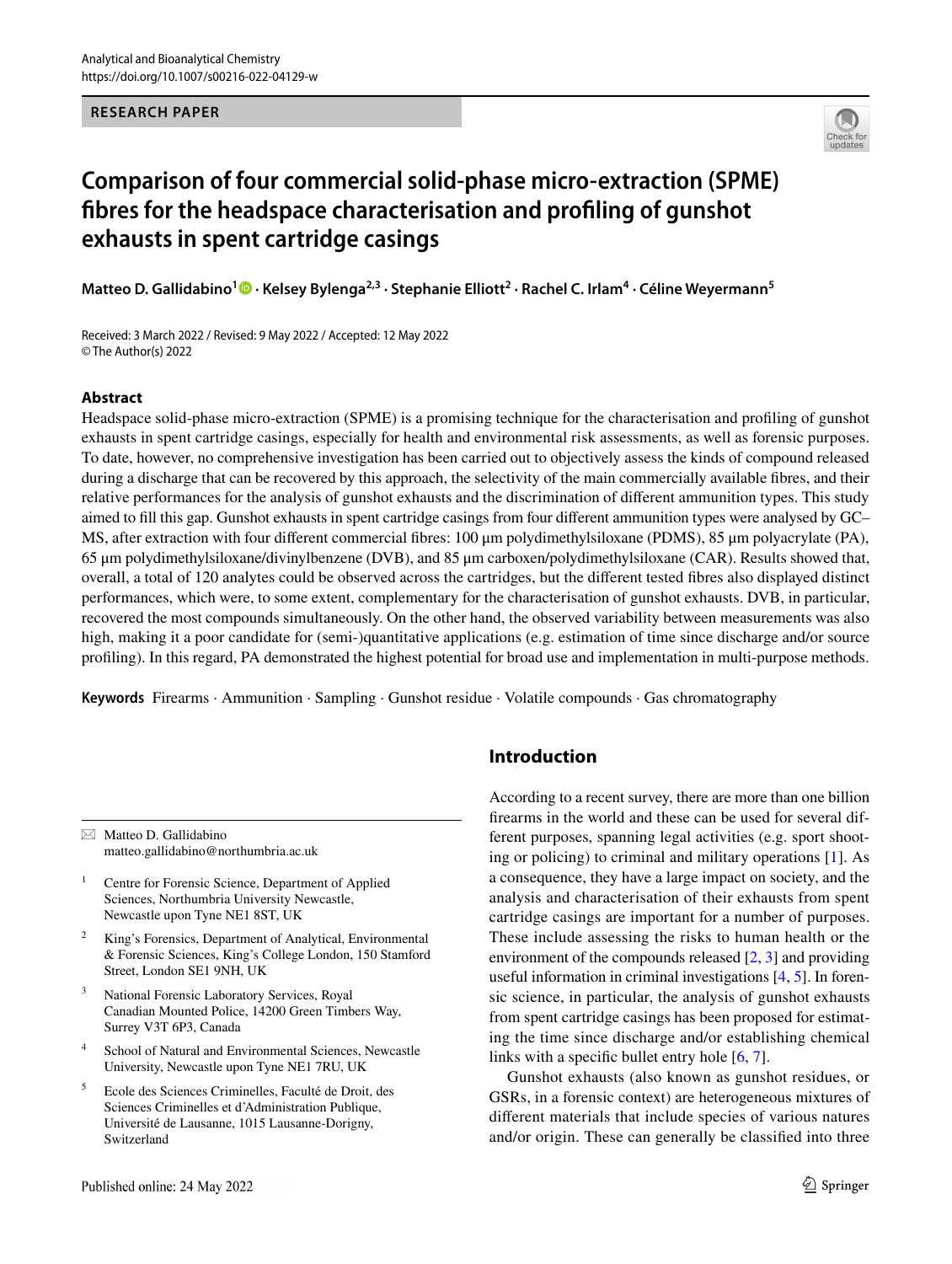main categories according to their formation mechanism: (i) primary discharge products (e.g. carbon dioxide and nitrogen oxides), (ii) pyrolytic discharge by-products (e.g. benzonitrile and naphthalene), and (iii) residual ammunition compounds (e.g. ethyl centralite and dibutyl phthalate) [[7–](#page-10-6)[9](#page-10-7)]. Gas chromatography–mass spectrometry (GC–MS) has proven suitable for the analysis of all these kinds of analytes directly from spent cartridge casings, but a main problem in this specifc context is the sampling. For this, numerous techniques have been suggested, including dynamic or static headspace extraction using evacuated steel cylinders, sorptive traps (containing Tenax, XAD resin or activate charcoal) and, more recently, headspace sorptive extraction (HSSE) [\[10](#page-10-8)[–15](#page-10-9)]. Whilst all these techniques allow the simultaneous and efficient recovery of a large range of chemical species, they also typically require relatively complex setups that, for some of them, are expensive, invasive, time consuming and not easily automatable (e.g. HSSE), characteristics that strongly limit their potential application in routine analysis.

Solid-phase micro-extraction (SPME) is a solvent-free sampling technique that involves a miniaturised device comprising a small fused silica fbre coated with a thin layer of sorbent phase  $[16]$  $[16]$ . Thanks to its design, it offers an efficient solution to the aforementioned limitations. Andrasko and co-workers frst proposed SPME for the analysis of gunshot exhausts directly from spent cartridge casings to estimate the time since discharge [\[17](#page-10-11)[–21](#page-10-12)]. Results showed good uptakes for a selection of target compounds, through the use of a fbre coated with polyacrylate or carboxen/polydimethylsiloxane. More recent works presented further improvements by conditioning the samples in closed environments and/or using diferent fbre types, such as polydimethylsiloxane and polydimethylsiloxane/divinylbenzene [[22–](#page-10-13)[26\]](#page-10-14). Whilst promising results were reported, all published works using SPME mainly focused on the targeted analysis of a few selected compounds with similar chemistries and, often, with minimal method optimisation. In particular, no comprehensive investigation has been carried out to date to objectively

<span id="page-1-0"></span>**Table 1** Cartridges selected for the study, their characteristics, and the composition of their smokeless powders determined by GC–MS. "M" indicates a major compound  $(1\%$  of the total area count) and

assess the kinds of compound released during a discharge that can be recovered by headspace SPME, the selectivity of the main commercially available fbres and their relative performances for the characterisation and profling of gunshot exhausts.

Therefore, the aim of this work was to address this gap through an empirical study, in a similar way to that which has previously been done in other felds where SPME has been suggested  $[27-31]$  $[27-31]$  $[27-31]$ , in order to support the development of future methods. For this purpose, gunshot exhausts in spent cartridge casings from four ammunition types were analysed using diferent SPME fbres: 100 μm polydimethylsiloxane (PDMS), 85 μm polyacrylate (PA), 65 μm polydimethylsiloxane/divinylbenzene (DVB) and 85 μm carboxen/ polydimethylsiloxane (CAR). Extracted compounds were frst identifed via non-targeted analysis. Then, their signals were compared. Diferent extraction temperatures (20 °C and 80 °C) were also used, in order to take into account the efect of the extraction conditions.

# **Experimental**

# **Chemicals and materials**

Reference standards of 57 compounds were purchased from diferent suppliers; the complete list is provided in Table S1 in the Electronic supplementary materials (ESM). For each substance, a stock solution was prepared at a concentration of 1 mg·mL<sup> $-1$ </sup> in methanol (puriss. grade) purchased from Sigma/Aldrich (Buchs, Switzerland), except for anthracene, chrysene and benzo[a]pyrene, which were dissolved in chloroform (purum grade), also purchased from Sigma/Aldrich.

Four diferent ammunition types of .357 Magnum calibre were purchased in 2011 from suppliers in Switzerland (see Table [1\)](#page-1-0). These were produced by either Geco (Fürth, Germany), Sellier & Bellot (Vlašim, Czech Republic), Samson (Rammat-Hasharon, Israel) or Magtech (Lino Lakes,

"m" a minor compound  $(0.2-1\%$  of the total area count); "FMJ" indicates full metal jacket bullets and "JSP" jacket soft point bullets. Masses are given in grains  $(1 \text{ grain} = 64.80 \text{ mg})$ 

| Abbreviation | <i>Characteristics</i> |                  |                              |            |                          |    | Smokeless powder composition |                   |            |                          |      |    |
|--------------|------------------------|------------------|------------------------------|------------|--------------------------|----|------------------------------|-------------------|------------|--------------------------|------|----|
|              | Calibre                | <b>Brand</b>     | Bullet mass [gr] Bullet type |            | Powder<br>weight<br>[gr] | NG | <b>DPA</b>                   | EС                | <b>DBP</b> | 2NDPA                    | AKII | DF |
| Ge357        | .357 Magnum            | Geco             | 158                          | <b>FMJ</b> | 6.3                      | М  | M                            | М                 | m          | $\qquad \qquad -$        | М    |    |
| Se357        | .357 Magnum            | Sellier & Bellot | 158                          | <b>FMJ</b> | 6.2                      | М  | M                            | $\qquad \qquad -$ | М          |                          |      |    |
| Sa357        | $.357$ Magnum          | Samson           | 125                          | <b>JSP</b> | 17.2                     | М  | M                            | M                 | M          | m                        | -    | m  |
| Ma357        | .357 Magnum            | Magtech          | 158                          | <b>FMJ</b> | 14.6                     | М  | M                            | М                 | M          | $\overline{\phantom{0}}$ |      |    |
|              |                        |                  |                              |            |                          |    |                              |                   |            |                          |      |    |

*NG* nitroglycerin, *DPA* diphenylamine, *EC* ethylcentralite, *DBP* dibutylphthalate, *2NDPA* 2-nitrodiphenylamine, *AKII* 1-methyl-3,3-diphenylurea (akardite II), *DF* dioctyl fumerate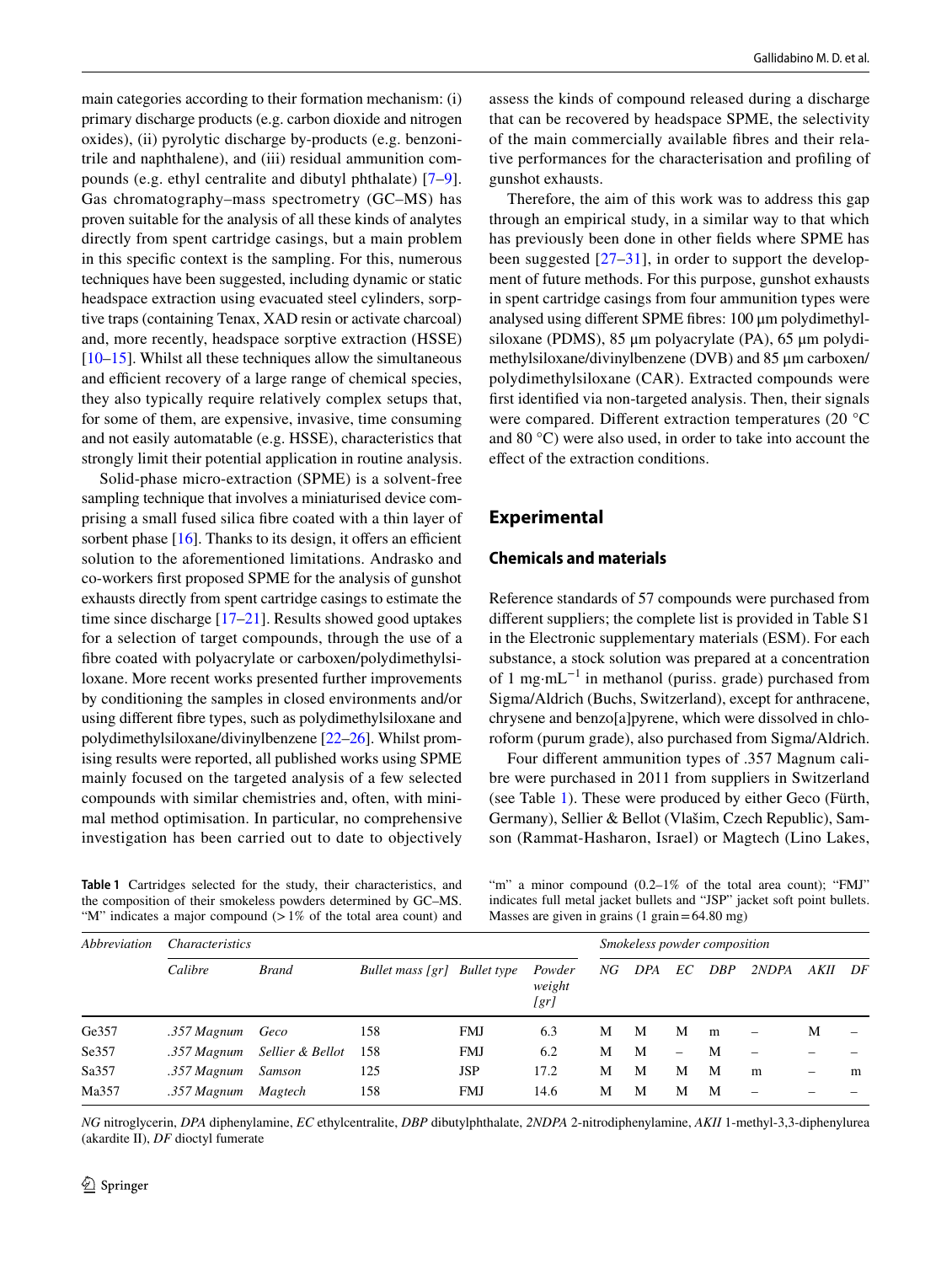Minnesota). From each ammunition box, two cartridges were opened using a kinetic hammer and the smokeless powder was analysed by GC–MS using a method adapted from Romolo [\[32](#page-10-17)] (see results in Table [1\)](#page-1-0). Previous works showed that there was no particular diference in the amounts or the chemical profles of gunshot exhausts released by revolver or pistol calibres [[11\]](#page-10-18). As a consequence, cartridges belonging to the .357 Magnum calibre were chosen here primarily because they could ft easily through the opening of the headspace vials used.

# **Test shooting**

Test shootings were carried out using a Colt Python revolver chambered for .357 Magnum cartridges. Before starting the test shootings, the frearm was carefully cleaned with dry cleaning patches. All test cartridges then were fred, in a completely random order, by loading them singly in the cylinder. Cartridges were handled whilst wearing latex gloves, in order to minimise contamination from hands. Latex gloves were preferred over nitrile, since preliminary tests showed that the latter introduced several unwanted impurities into samples, especially long-chain aliphatic compounds. Weapons were never greased between test shootings. The exact same methodology was adopted in a previous study by Gallidabino et al. [\[11](#page-10-18)], and it proved to be reliable and (cross-) contamination free.

Spent casings were immediately recovered after discharge and put in 10-mL headspace-dedicated screw glass vials (Supelco, Buchs, Switzerland), which were immediately closed with 18-mm magnetic screw caps containing 1.8-mm polytetrafuoroethylene/silicon septa (Supelco). The smallest vials were chosen, in order to maximise headspace concentrations of volatile compounds. Glassware was conditioned in a ventilated laboratory oven at 80 °C for 8 h before use. The spent casings in the vials were left to equilibrate overnight, before being inserted in the GC tray for automated SPME analysis.

### **Headspace SPME of spent casings**

Automated headspace SPME analyses were performed using a Gerstel Multi-purpose sampler MPS2-Twister (Gerstel, Sursee, Switzerland), mounted on an Agilent 6890 N gas chromatograph coupled to an Agilent 5973 mass selective detector (Agilent Technologies, Basel, Switzerland). Four fbres with diferent coatings were evaluated: 100 μm polydimethylsiloxane (PDMS), 85 μm polyacrylate (PA), 65 μm polydimethylsiloxane/divinylbenzene (DVB) and 85 μm carboxen/polydimethylsiloxane (CAR). All fbres were purchased from Supelco, and each was conditioned according to the manufacturer's instructions, before the start of each analytical sequence. PDMS and DVB were conditioned at 250 °C for 30 min, PA was conditioned at 280 °C for 60 min and CAR was conditioned at 300 °C for 60 min. During the analyses, the fbres were also briefy re-conditioned at 280 °C (adjusted to 270 °C for the DVB fibre) for 1 min before each extraction and for 15 min after injection and desorption had fnished.

Extractions were carried out by piercing the cap septa with the SPME needles, so the fbres could be suspended in the middle of the spent casings without touching their inner walls. The vial penetration depth was set to 38 mm. Previous tests indicated that, compared to 20 °C, a sampling temperature of 80 °C promoted better extraction of less volatile compounds, but the recovery of the most volatile compounds decreased in some cases [[11\]](#page-10-18). Diferent samples of the same ammunition type (same box) were thus analysed at the two temperatures, in order to guarantee the detection and identifcation of a larger range of compounds. For extraction at 80 °C, the spent casings were automatically incubated for 7 min in the MPS2 agitator/incubator to allow headspace equilibration. Spent casings extracted at 20 °C were extracted directly from the GC tray and not incubated, as this matched the room temperature around the GC–MS instrument (air-conditioned laboratory).

Preliminary tests showed that, for all the tested fbres, an extraction time of 40 min was a reasonable compromise to reach equilibration for most compounds in gunshot exhausts, without important displacement effects on the two mixedphase ones (DVB and CAR). These observations are in line with published data (e.g. [\[33](#page-10-19)]). Hence, an extraction time of 40 min was used in all experiments. For each ammunition type, three diferent cartridges from the same box were analysed per temperature and fbre type, for a total of 96 cartridges spent. Procedural blanks were also systematically carried out. These consisted of empty vials that had been handled in the same way as those used for sampling the spent casings and had been in contact with the same environments. Three blanks per extraction condition were analysed.

### **GC–MS analysis**

After automated headspace SPME, fbres were desorbed in the GC injector for 2 min in splitless mode. The injector temperature was maintained at 280 °C for all fbres, with the exception of DVB for which it was set at 270 °C. No solvent delay was used.

GC separation was performed on a DB-1MS  $(30 \text{ m} \times 0.25 \text{ mm} \times 0.25 \text{ \mu m})$  column from Agilent. The carrier gas was helium and column fow was maintained at 1.2 mL·min−1. The oven ramp was programmed as follows: 40 °C for 2 min, increased to 100 °C at 10 °C·min<sup>-1</sup>, increased to 200 °C at 5 °C·min<sup>-1</sup>, increased to 280 °C at 10 °C·min−1 and held at this temperature for 10 min (total chromatographic time: 46 min). The transfer line between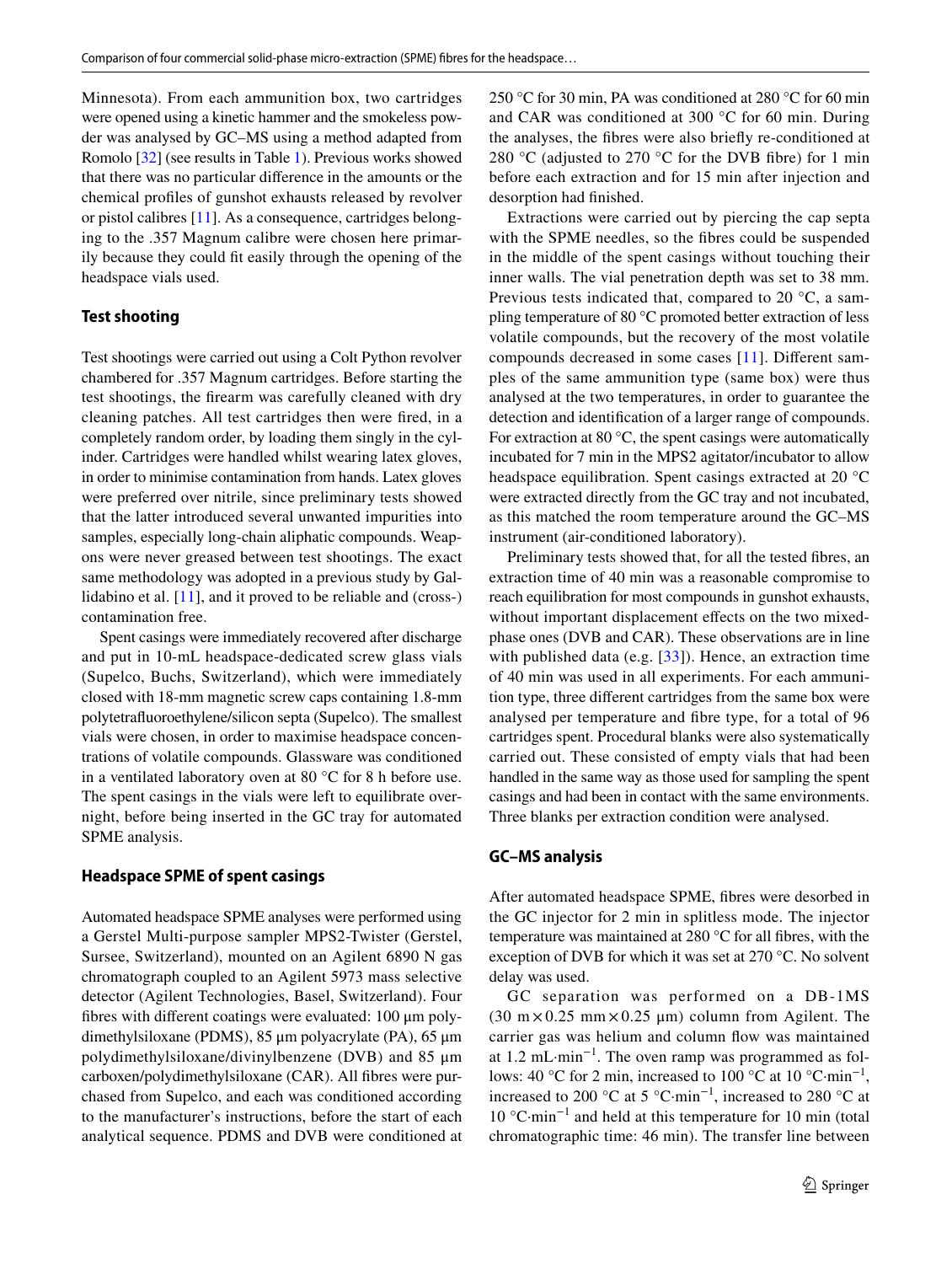the column and the MS was held at 280 °C. Ionisation was carried out through electron impact (EI). Masses were scanned from  $m/z$  40 to 500. MS source and quadrupole temperatures were 230 °C and 150 °C, respectively.

### **Injection of standard solutions and quality control**

Preliminary tests showed that direct liquid injection of reference standard solutions caused a shift in retention times compared to SPME injections, likely due to a faster mass transfer from the injector to the column. In order to allow retention time comparison, therefore, reference standard solutions were also subject to headspace SPME. For each substance, a working solution was obtained by further tenfold dilution of the respective stock solution to a concentration of 0.1 mg·mL−1 using deionised water. One millilitre of this solution was then analysed in a similar way to the spent casings, i.e. by placing it in a 10-mL headspace-dedicated screw-capped glass vial (Supelco) closed with an 18-mm magnetic screw cap containing a 1.8-mm polytetrafuoroethylene/silicon septum (Supelco). Standard compounds were sampled using a PDMS or PA fibre, depending on their chemistry (see Table S1). Vial penetration depth was set to 21 mm.

All working solutions could be extracted at 120 °C for 40 min. Exceptions were 2,4-dinitrodiphenylamine, 4-nitrodiphenylamine, 2,4-dinitrotoluene and 2,6-dinitrotoluene, which decompose at this temperature. For these substances, an extraction temperature of 80 °C was used instead. Split mode was used and set at 5:1. As preliminary tests showed the possibility for some fbres to pick up some residual solvents from the preparation of the stock solutions (i.e. methanol and chloroform), a solvent delay of 4 min was applied to safeguard the MS flament. This was adjusted to 3.5 min and 2.4 min for the analyses of the working solutions of toluene and benzene, respectively, due to their elution before 4 min. The same GC separation settings used for SPME analyses were applied. Quality control samples were also included in the analyses, in order to monitor the GC–MS response and guarantee data comparability. For this purpose, naphthalene was used, as it was efficiently extracted by all fbre coatings. A fresh working solution of naphthalene at 0.1 mg·mL−1 was, therefore, prepared before each run and 1 mL analysed after each three spent casings. All extractions were carried out at 20 °C for 40 min.

### **Peak labelling and initial data processing**

Chromatograms were initially processed using the ChemStation software provided by Agilent. The same non-targeted workflow reported in Gallidabino et al. [\[11\]](#page-10-18) was used for peak detection and labelling. Briefy, chromatograms were automatically analysed by the AMDIS sub-routine (NIST, Gaithersburg, Maryland) integrated in ChemStation, in order to perform peak picking and spectral deconvolution. This allowed a list of probable compounds to be obtained, which were preliminarily identifed through the comparison of their mass spectra with the NIST08 library (NIST). As AMDIS sometimes returns high match indices, hits were further evaluated by visual comparison and, eventually, manually rectifed. Standard solutions were injected to confrm the identity of some compounds of particular interest. Detection of a compound was accepted if its mass fragmentation pattern was consistent with the results of the library search, and for the molecules for which standards were available, retention time had to also match  $(< 0.5\%)$  [[34\]](#page-10-20).

After labelling, target ions were selected for all compounds (Table S2) and the corresponding peak areas were extracted. The presence of a compound in a particular ammunition type was accepted if, in at least one of the analysed cartridges, the intensity of its target ion was greater than the average signal in the procedural blanks plus three times the standard deviation [\[35](#page-10-21)].

For the following performance assessment (see below), peak areas were extracted for those compounds detected in gunshot exhausts with a reference standard  $(n=50 \text{ in total})$ from the extracted-ion chromatogram (EIC) corresponding to the *m/z* value of their respective target ion. This allowed "chemical profles", composed of 50 features (compounds) each, to be built for each experiment performed. However, only a subset of 14 analytes of particular interest (10 explosion by-products and 4 residual ammunition components) was used for visualisation purposes and statistical resampling procedures, namely benzaldehyde, benzonitrile, m-tolunitrile, naphthalene, 2-methylnaphthalene, biphenyl, acenaphtylene, 1-naphthalenecarbonitrile, phenanthrene, pyrene, 2-ethyl-1-hexanol, diphenylamine, ethyl centralite and dibutyl phthalate. These were chosen based on published literature, as they cover the main classes of compounds in gunshot exhausts and typically represent the most concentrated [[10–](#page-10-8)[13](#page-10-22)]. Therefore, they are likely best for informing the selection of the best conditions for diferent applications.

#### **Assessment of the extraction performances**

For each set of experiments, peak areas extracted in EICs from the three corresponding replicate analyses were initially averaged. The coefficient of variation  $(CV)$  was also determined as follows:

$$
CV = \frac{s}{A} \tag{1}
$$

where  $\overline{A}$  is the average peak area determined from the three analyses for a given compound of interest and *s* is the respective standard deviation. Average peak areas and CVs were used to assess the recovery efficiencies and reproducibility,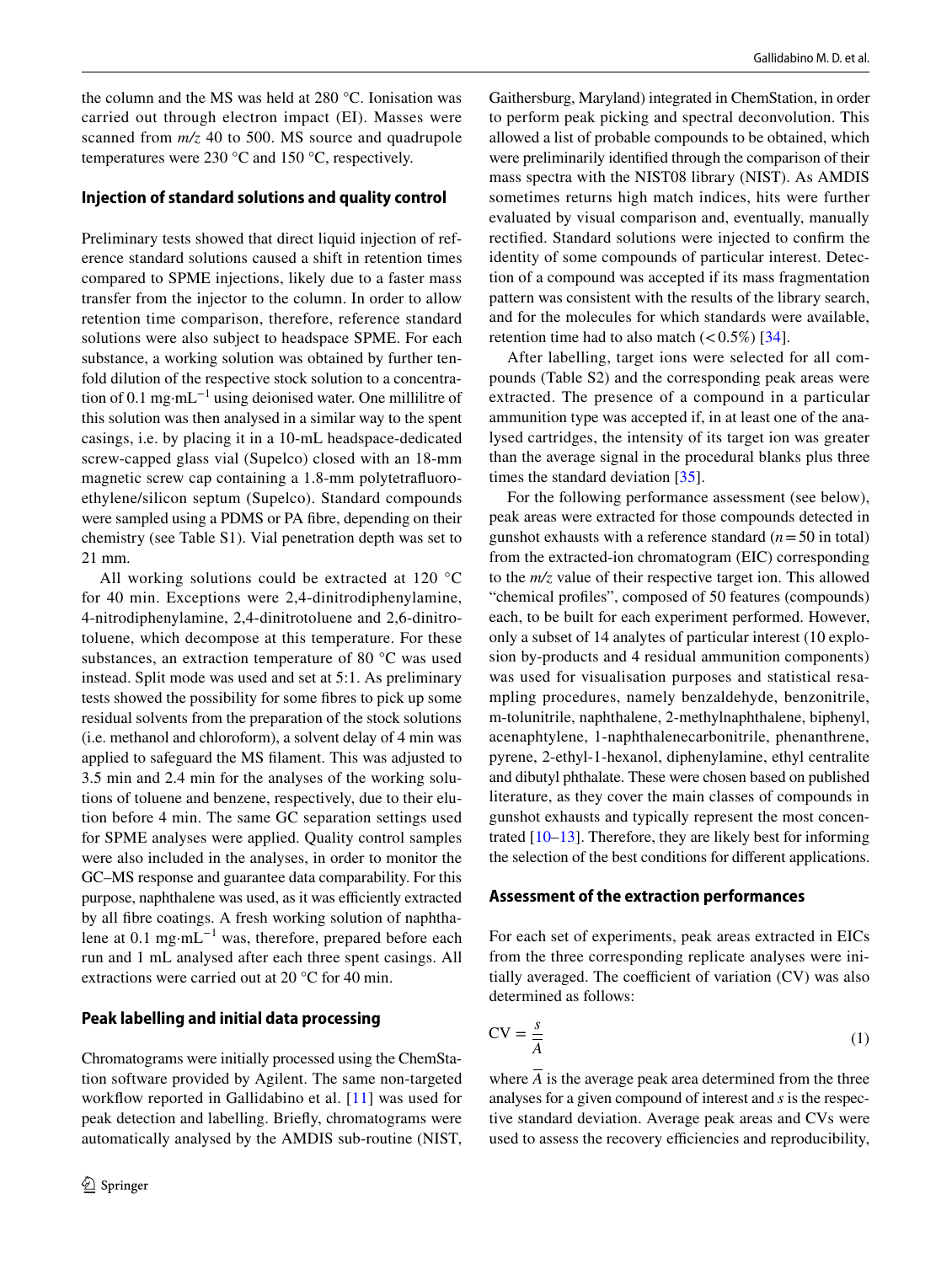respectively, of the tested fbres within a specifc ammunition type.

For a more efficient analysis and comparison of the recovery efficiencies, a relative concentration factor (RCF) was also calculated following a strategy inspired by Bicchi et al. [\[27\]](#page-10-15). The RCF has been defned as follows:

$$
RCF = \frac{\overline{A}}{\overline{A}_{MAX}} \tag{2}
$$

where  $\overline{A}_{MAX}$  is the largest of the average peak area values observed for the specifc compound of interest across the other fbre and temperature conditions. The RCF can, therefore, assume a value from 0 to 1. A value close to 1 indicates a very high recovery efficiency at the considered conditions and vice versa.

Both CVs and RCFs were initially calculated for each target compound after the analysis of each ammunition type. Between-ammunition values were also calculated by averaging the four corresponding values determined on the four ammunition types. These were used for a more objective and ammunition-independent evaluation of the recovery efficiencies and reproducibility.

# **Assessment of the source‑discrimination performances**

To better assess the ability of the tested fbres to discriminate gunshot exhausts according to their source (i.e. ammunition type), chemical profles were further analysed by principal component analysis (PCA).

There is no agreement in the literature regarding the most discriminant compounds for source profling of gunshot exhausts. Therefore, only the aforementioned selection of 14 analytes of particular interest was considered for this investigation, in order to avoid including uninformative features in the analysis and bias results. A statistical resampling method was also used, in order to further study the variability introduced by diferent selections of the 14 analytes and provide a clearer overall picture. This involved the application of the following pipeline: (1) selection of a subset of analytes from the original pool of 14, (2) extraction of the related peak areas across samples, (3) removal of analytes with near-zero variance (relevant only for data collected using the CAR fbre), (4) normalisation of the peak areas by their total sum (profle by profle), (5) further normalisation by mean-centering and scaling (analyte by analyte), (6) application of PCA to the pre-treated dataset and (7) calculation of the degree of separation between the sourcerelated clusters. For the frst step (i.e. selection of a subset of analytes), all the diferent combinations between 8 and 14 analytes were tested, for a total of 6476 subsets for each extraction condition.

To objectively assess the degree of cluster separation on the PCA score plots, the  $J_2$  criterion was used, as described in Anderson et al. [[36](#page-10-23)]. This involved determining the  $J_2$ index for each PCA score plot, according to the following equation:

$$
J_2 = \frac{|S_w + S_b|}{|S_w|} \tag{3}
$$

where  $S_w$  is the within-source scatter and  $S_b$  is the betweensource scatter. A large value of  $J_2$  indicates well-separated and tightly clustered groups of analyses and vice versa. Only the frst two principal components were considered for this analysis.

### **Software**

R statistical computing software v. 4.0.2 was used for most data treatment. In particular, the following packages were adopted: "car" for analysis of variance (ANOVA), "VennDiagram" for obtaining the Venn diagrams, "stats" for principal component analysis (PCA) and "ggplot2" for plotting the heatmaps.

# **Results and discussion**

### **Compounds detected**

Spent cartridge casings from four ammunition types were extracted by headspace SPME after discharge using four different fbres and at two diferent extraction temperatures. In general, the obtained total ion chromatograms (TICs) were characterised by a large number of peaks (Fig. [1](#page-5-0)). Their identities were investigated by non-targeted analysis, and a total of 120 analytes were observed to be recurrent between TICs. Amongst them, 113 could be labelled; the full list is reported in Table S2.

Compounds identifed varied greatly from a chemical point of view and covered a broad range of volatilities and polarities. In particular, they could be separated into diferent classes, including non-aromatic hydrocarbons (HC), monocyclic aromatic hydrocarbons (MAHs) and polycyclic aromatic hydrocarbons (PAHs). Both substituted and non-substituted compounds could be detected, as well as analytes with homo- and heterocycles (Table S3). Furthermore, molecules containing up to four rings could be observed, such as phenanthrene and pyrene. Amongst analytes containing heteroatoms, nitrogen-containing compounds were particularly numerous. Indeed, many observed MAH and PAH homologues contained nitrogen atoms within their ring structures (hetero-MAHs and PAHs, such as pyridine, indole, quinoline, carbazole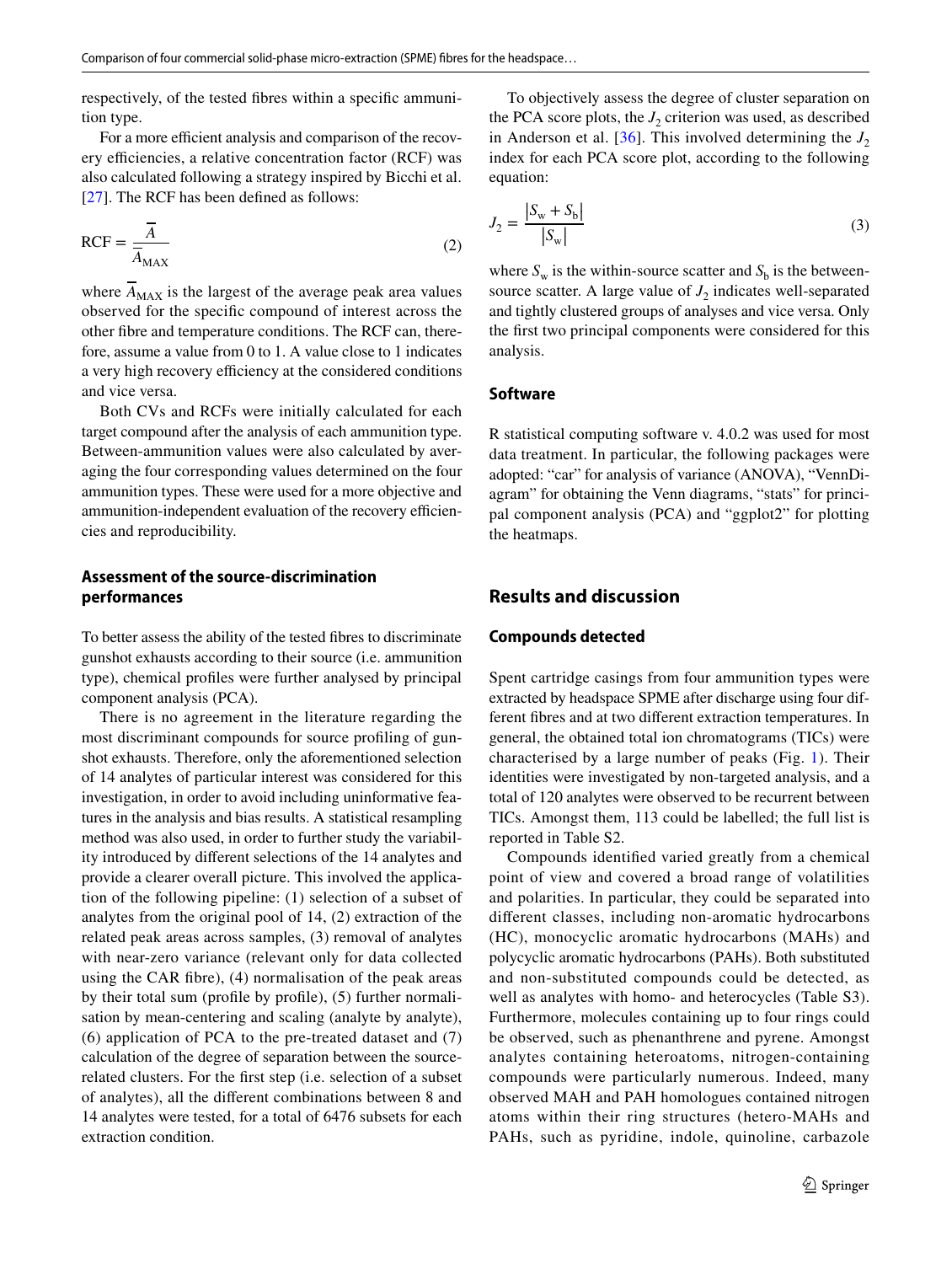<span id="page-5-0"></span>**Fig. 1** Examples of total ion chromatograms (TICs) obtained after headspace SPME extraction at 80 °C of diferent spent cartridge casings belonging to the same ammunition type (Ma357), using each of the four fbres tested in this work. Differences between the chemical profles can be clearly visualised



and benzoquinoline) or in external functional groups (substituted MAHs and PAHs, such as aniline and napththalenecarbonitrile).

The list of analytes was compared with those found in previous studies, and it was confrmed that most of the compounds detected in this work have also previously been reported in gunshot exhausts [[11](#page-10-18), [14\]](#page-10-24). New molecules compatible with the discharge mechanism [[37,](#page-10-25) [38](#page-10-26)] could, nonetheless, be identified here for the first time, including propenylbenzene, 1,4-dihydronaphthelene, 1H-phenalene, isocyanatobenzene and thiophene. However, no aromatic compounds with fve or more rings were observed, such as benzo[a]pyrene, contrary to some previous studies using different extraction techniques [[11](#page-10-18), [14](#page-10-24)]. An in-depth comparison with recent work by Gallidabino et al. [[11](#page-10-18)] was specifically carried out, where the same four ammunition types were analysed using a HSSE–based method. Perhaps as expected, more analytes were observed in the earlier work  $(n=166 \text{ vs. } 120)$  [[39](#page-11-0)], but, of the 113 analytes identifed here, only 80 were previously reported by Gallidabino et al., highlighting that 33 additional compounds could solely be observed by headspace SPME and not HSSE (Table S2). This group was mainly composed of early eluting compounds (median  $t_R$ =6.542 min).

These results indicated a good overlap between headspace SPME and other more exhaustive approaches in terms of the kinds of analyte that can be extracted from gunshot exhausts, whilst also proving SPME to be more suitable for the analysis of some of the most volatile and polar compounds.

#### **Afnity and selectivity of the four fbre coatings**

The list of compounds detected was compared between fibres. It was observed that 85 of the 120 analytes (70.8%) could be recovered with any of the four fibres tested, whilst the majority of those remaining  $(n=33)$ , 27.5%) were extracted by at least two (Fig. S1). Just three analytes could only be detected with a single fibre. These were carbonyl sulphide by CAR, an isomer of benzoquinoline by DVB and Akardite II (1-methyl-3,3-diphenylurea) by PA. Therefore, the four fibres presented some important overlaps in the kinds of analyte that they could extract. DVB and CAR recovered the most and least compounds, respectively, compared to the other fibres (i.e.  $n = 117$  and 98).

Despite important qualitative similarities between fbres, however, a more in-depth investigation into peak areas and relative concentration factors (RCFs) revealed clear diferences in the amounts recovered for almost all the observed analytes (target and non-target) (Fig. [2\)](#page-6-0). In particular, CAR displayed signifcant uptakes across ammunition types for the compounds characterised by a high volatility and polarity (BPs = [50, 250] °C and  $K_{o/w}$  = [1.5, 3.5]), whilst PA and PDMS performed better for those characterised by a mid-low volatility and polarity (BPs = [150, 450]  $\degree$ C and  $K_{\alpha/\omega}$  = [3.0, 6.0]). For these fibres, observed uptakes were signifcantly lower (or negligible) outside the ranges just described, thus also indicating their limited affinity for compounds in gunshot exhausts. This was especially true for CAR, which was found to be quite selective. DVB, on the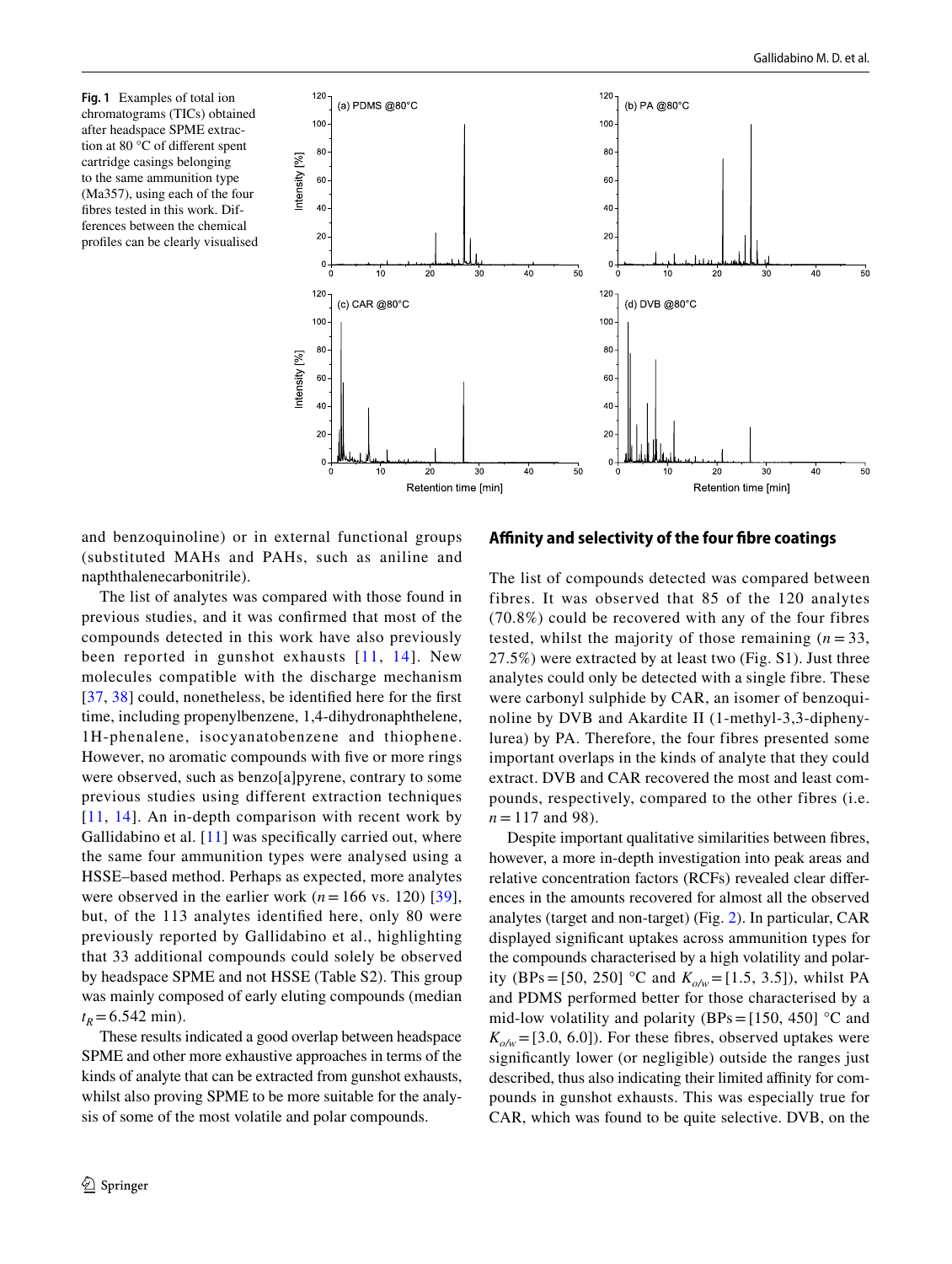

<span id="page-6-0"></span>**Fig. 2** Dot plots showing the averaged between-ammunition relative concentration factors (RCFs) observed for the diferent extraction conditions tested in this work against (**a**) the boiling points (BP) and (**b**) octanol/water partition constants  $(K_{\text{o/w}})$  of the target compounds

contrary, displayed signifcant uptakes for analytes spanning a wide range of volatilities and polarities (BPs=[100, 450]  ${}^{\circ}$ C and  $K_{\text{o/w}}$  = [1.5, 6.0]) and, therefore, was also observed to have a better extraction capacity compared to the other fbres tested.

Results obtained at the two extraction temperatures were compared, and as expected, differences in the extraction yields for most analytes were observed. Interestingly, however, the effect of the increase from 20 to 80 °C on the performances of the single fibres differed greatly (Fig. [2](#page-6-0)). In this regard, CAR was found to be the least affected, as it displayed good uptakes at both temperatures tested and only a marginal shift of the central maximum towards the least volatile and polar compounds. This indicated its robustness towards the extraction temperature. On the contrary, PA and PDMS generally displayed poor uptakes when a temperature of 20 °C was used and good extraction yields were only observed at 80 °C. Therefore, they were found to be much more sensitive to temperature conditions compared to CAR, emphasising the need for a careful optimisation to maximise recoveries.

Regarding DVB, its performance was also found to be signifcantly afected by the extraction temperature but, unlike PA and PDMS, good uptakes were observed at both conditions tested and the main diference was a shift in its apparent selectivity (Fig. [2](#page-6-0)). Specifcally, DVB proved to be particularly efficient (and selective) for the recovery of compounds with a higher volatility and polarity when used at 20 °C but, at 80 °C, for those characterised by a mid-low volatility and polarity. This observation was deemed interesting, as it showed the selectivity of this fbre could be tailored by fne-tuning the extraction temperature. In particular, the extraction performances of DVB switched from being more similar to those of CAR when used at a low extraction temperature to being more similar to those of PA and PDMS when used at a high extraction temperature, albeit with a larger coverage in terms of chemical classes of compounds extracted.

#### **Analysis and characterisation of exhausts**

For each target analyte, the results observed at the diferent extraction conditions were compared and this confrmed the significant effect on recoveries of both the fibre and temperature used. Analysis of variance (ANOVA), in particular, showed median  $p$  values  $\leq 0.001$  across all the target analytes for the main efects on peak areas provided by both these variables, as well as their reciprocal interaction (Table S4). Noteworthy was that the largest uptakes for each analyte were not reached using a unique set of conditions. Therefore, optimal conditions (and fibres) maximising the recovery efficiency for the diferent analytes were investigated (Fig. S3 and Table S5).

Perhaps as expected from previous fndings, CAR was found to be the best fbre for the sensitive recovery of the majority of the most volatile and polar compounds, such as benzaldehyde and benzonitrile, whilst PA and PDMS were found to be the best fbres for the sensitive recovery of some of the least volatile and polar compounds, such as dibutyl phthalate and ethyl centralite. PA and PDMS, specifcally, were found to have very similar selectivities and to be particularly efficient for the extraction of the residual smokeless-powder components. Yet, PA was generally more efficient in terms of recovery efficiencies compared to PDMS for almost all the target analytes, with ethyl centralite and 4-nitrodiphenlyamine being the only exceptions. DVB displayed the best extraction efficiencies for all analytes characterised by an intermediary volatility and polarity. Independently from the fbre used, higher uptakes were typically observed at 80 °C compared to 20 °C, but the use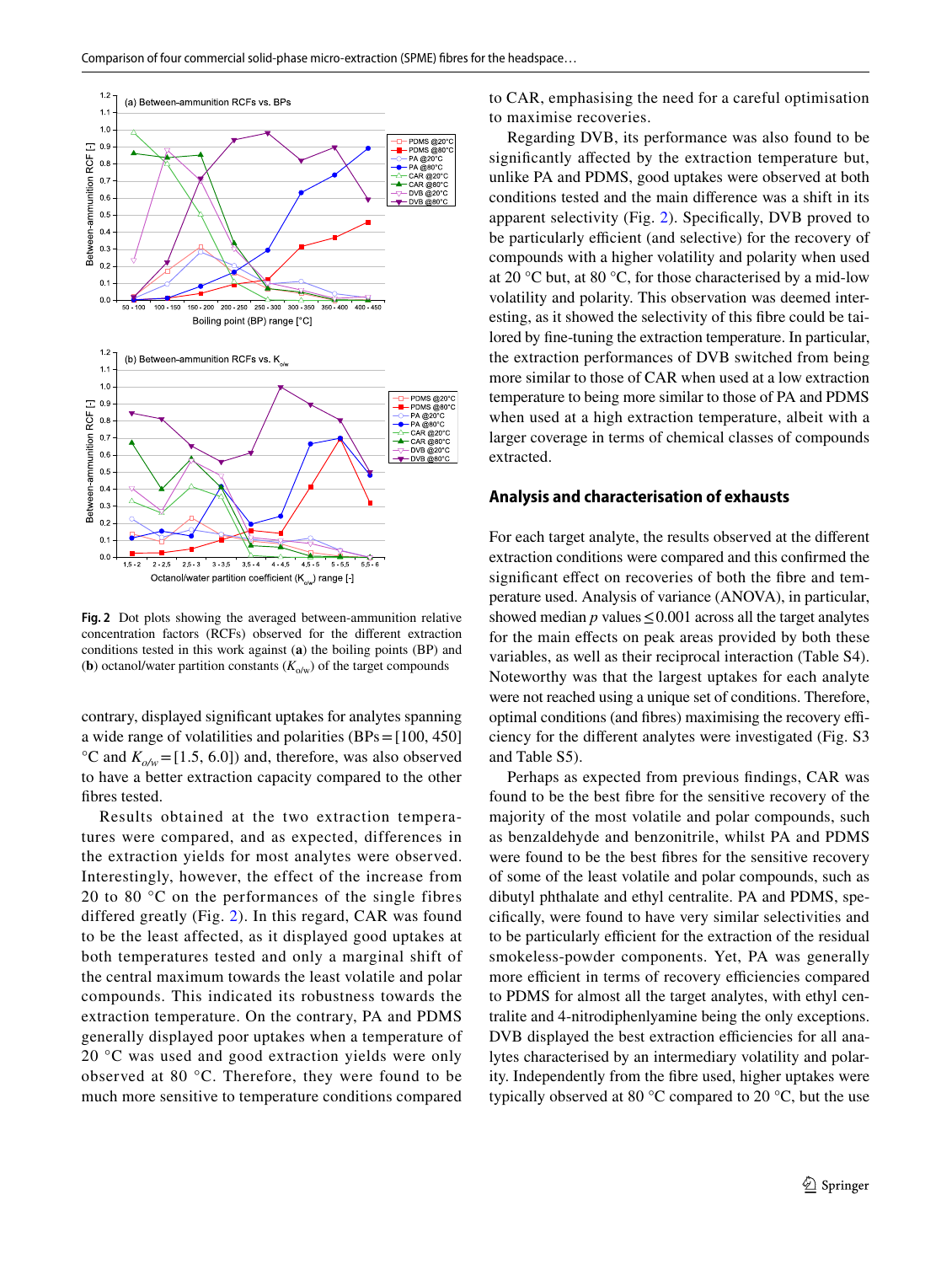of a lower extraction temperature seemed to be an advantage in some situations, such as, for example, the extraction of benzene and toluene with CAR or the extraction of xylene and styrene with DVB (Fig. S3 and Table S5).

The fibres were ranked according to their recovery efficiencies, and it could be confirmed that DVB was the most exhaustive fibre for the analysis of gunshot exhausts. Indeed, use of DVB led to median betweenammunition RCFs of 0.139 and 0.953 when used at 20 °C and 80 °C, respectively, as well as to the best uptakes for the largest number of target analytes simultaneously amongst the fibres tested. At 80 °C, in particular, DVB scored as the best or second best for 33 and 9 target analytes, respectively (Fig. [3](#page-7-0) and Table [2](#page-7-1)). This highlighted its particular suitability for implementation in characterisation studies and, more generally, in multi-residue methods. The other three fibres were more selective, displaying, therefore, good extraction yields for fewer compounds. Still, PA led to a median between-ammunition RCF of 0.315 at 80 °C and scored as the best or second



<span id="page-7-0"></span>**Fig. 3** Boxplots representing the distribution of the between-ammunition relative concentration factors (RCFs) for the diferent target analytes detected in chromatograms  $(n=50)$ , as a function of the condition used during extraction



<span id="page-7-2"></span>**Fig. 4** Dot plots showing the averaged between-ammunition coefficient of variations (CVs) observed for the different extraction conditions tested in this work against (**a**) the boiling point (BP) and (**b**) octanol/water partition coefficient  $(K_{\phi/\psi})$  of the target compounds

best for 4 and 20 target analytes, respectively, indicating that it was the second most exhaustive fibre after DVB.

The coefficients of variation  $(CVs)$  were determined within the diferent groups of analyses, in order to assess the expected variability of the measurements (peak areas). It could be observed that measurements were generally

<span id="page-7-1"></span>Table 2 Summary statistics for the assessment metrics used in this work, i.e. between-ammunition relative concentration coefficients (RCFs), between-ammunition coefficients of variations (CVs) and  $J_2$  indices

| Fibre       | Temp  | Between-ammunition $RCF$ [-] |                        | Between-ammunition $CV[%]$ |                      | $J_2$ index $[-1]$     |                 |  |
|-------------|-------|------------------------------|------------------------|----------------------------|----------------------|------------------------|-----------------|--|
|             |       | <i>Mean</i> $(\pm SD)$       | Median (IDR)           | <i>Mean</i> $(\pm SD)$     | Median (IDR)         | <i>Mean</i> $(\pm SD)$ | Median (IDR)    |  |
| <b>PDMS</b> | 20 °C | $0.116 \ (\pm 0.119)$        | $0.068(0.002 - 0.281)$ | $45.7 (\pm 31.2)$          | $37.1(18.0 - 84.7)$  | $73 (\pm 57)$          | 59 (28–129)     |  |
|             | 80 °C | $0.156 \ (\pm 0.213)$        | $0.084(0.008 - 0.505)$ | 65.8 $(\pm 34.4)$          | $54.1(28.8 - 118.2)$ | $176 (\pm 187)$        | $115(38-381)$   |  |
| PA          | 20 °C | $0.131 \ (\pm 0.123)$        | $0.083(0.012 - 0.341)$ | $39.8 (\pm 28.1)$          | $31.5(16.1 - 84.0)$  | 508 $(\pm 559)$        | 321 (130-1109)  |  |
|             | 80 °C | $0.315 \ (\pm 0.297)$        | $0.222(0.010-0.787)$   | $32.7 (\pm 27.9)$          | $22.4(10.0-76.3)$    | $365 (\pm 442)$        | $204(63 - 840)$ |  |
| CAR         | 20 °C | $0.180 \ (\pm 0.294)$        | $0.005(0.000 - 0.735)$ | $36.3 (\pm 34.5)$          | $22.9(10.1-79.4)$    | $426 (\pm 1017)$       | $212(47-932)$   |  |
|             | 80 °C | $0.295 \ (\pm 0.337)$        | $0.142(0.004 - 0.845)$ | $35.5 (\pm 29.5)$          | $21.9(12.1-75.3)$    | $138 (\pm 217)$        | 78 (26–292)     |  |
| <b>DVB</b>  | 20 °C | $0.302 \ (\pm 0.332)$        | $0.139(0.000 - 0.921)$ | $31.6 (\pm 20.6)$          | $24.1(14.2 - 62.5)$  | $95 (\pm 134)$         | $58(21-188)$    |  |
|             | 80 °C | $0.775 \ (\pm 0.309)$        | $0.953(0.259 - 1.000)$ | 42.9 $(\pm 27.4)$          | $39.0(19.3 - 71.6)$  | 52 $(\pm 49)$          | $38(18-96)$     |  |

*SD* standard deviation, *IDR* interdecile range of the distribution of the observed values, reported using its boundaries (i.e. the 10<sup>th</sup> and 90<sup>th</sup> deciles)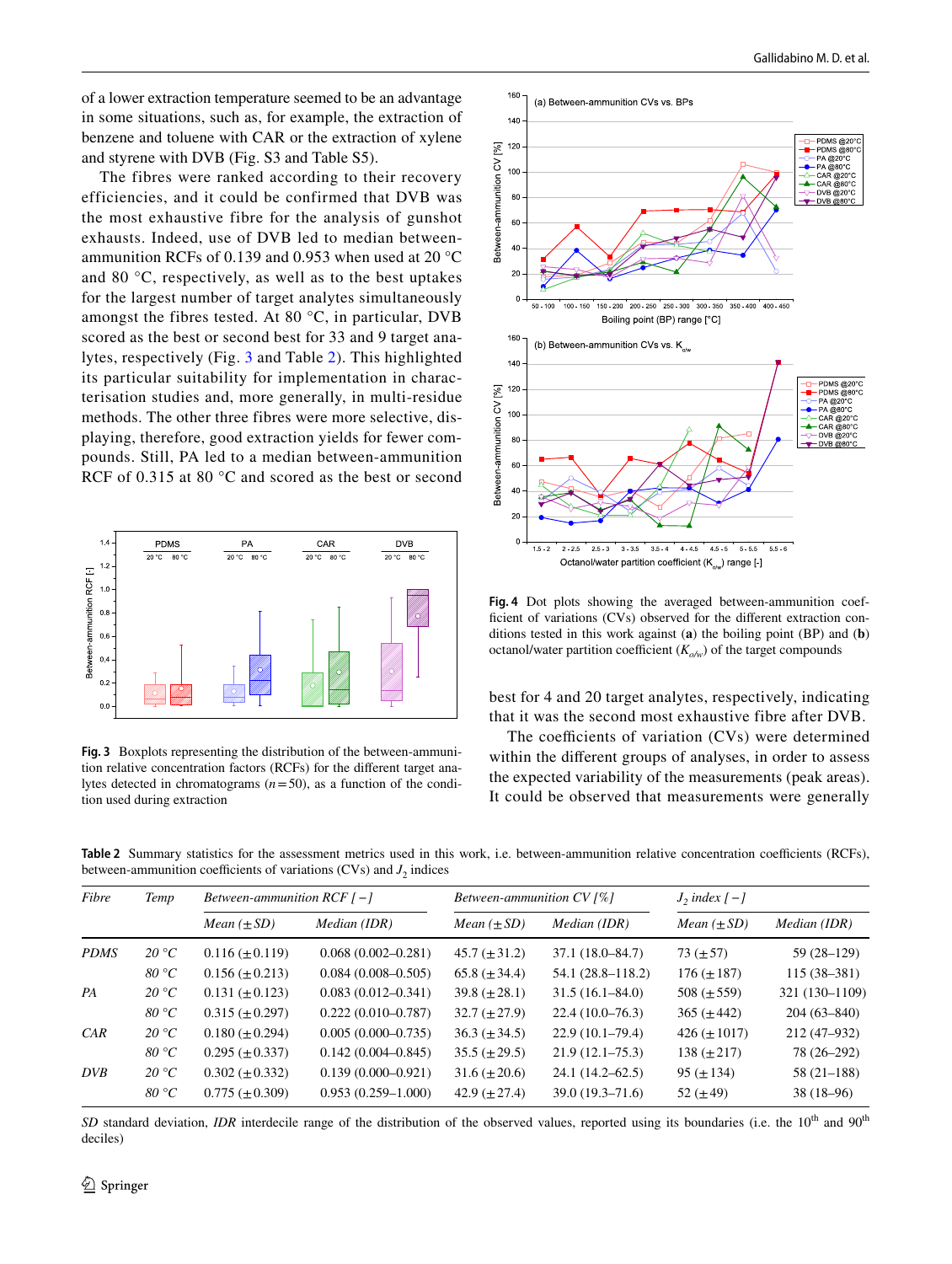

<span id="page-8-0"></span>**Fig. 5** Boxplots representing the distribution of the between-ammunition coefficient of variation  $(CVs)$  for the different target analytes detected in chromatograms  $(n=50)$ , as a function of the condition used during extraction

afected by high between-ammunition CVs (and, therefore, an overall high variability), which further increased as a function of both the BP and  $K_{\alpha\alpha}$ , independently from the conditions (and fbres) applied (Fig. [4\)](#page-7-2). This was, however, perhaps expected and likely due to two well-known factors, which can both lead to a high variability in the amount of analyte in the headspace. The frst is the random inconsistencies in the discharge conditions between diferent shooting events (temperature and pressure of the barrel chamber) and, the second, the particularly strong interactions between the least polar compounds and the metallic casings [[10–](#page-10-8)[12](#page-10-27)]. CAR typically displayed the least variable (and, thus, most reproducible) measurements amongst the four fbres tested, with a good consistency between the temperature conditions. Indeed, median between-ammunition CVs of 22.9% and 21.9% were observed at extraction temperatures of 20 °C and 80 °C, respectively (Fig. [5](#page-8-0) and Table [2](#page-7-1)).

The other fbres showed worse performances than CAR in terms of measurement variability. Despite being the most exhaustive fibre, DVB offered poor reproducibilities between peak areas, demonstrating its limitations for (semi-)quantitative determinations. This was especially true at an extraction temperature of 80 °C (namely, the condition where it shows the largest extraction capacity), which also supported the hypothesis of important analyte competitions and displacement effects taking place on the coating during the extraction [\[40\]](#page-11-1). Indeed, a median between-ammunition CV of 39.0% was observed. The most variable measurements were detected with PDMS, with median between-ammunition CVs of 37.1% and 54.1% at 20 °C and 80 °C, respectively.

### **Discrimination between diferent sources**

The ability of the tested fbres to discriminate gunshot exhausts according to their source (i.e. ammunition type) is an important requirement for some applications, especially in forensic science. This has been investigated by studying the level of separation between the data clusters formed by the respective chemical profles after principal component analysis (PCA).

For the sake of illustration, Fig. [6](#page-8-1) shows the score plots on the frst two principal components of the chemical profles acquired at 80 °C after PCA of a selection of 14 analytes of particular interest. It can be observed that, despite the overall high variability observed, the chemical profles for the four ammunition types typically formed clusters in the score plots that, in most cases, allowed a discrimination between ammunition types. This was true with any of the four fbres tested, but the use of PA led to less scattered clusters and better separations compared to the others. The ammunition type was shown to have a clear effect on the quality of clustering.

<span id="page-8-1"></span>**Fig. 6** Score plots of the frst two principal components (PCs) after principal component analysis (PCA) of data acquired at 80 °C using each of the four fbres tested in this work. Explained variance of each PC is reported in brackets and ellipses on graphs represent 80% confdence intervals. PCA was performed only on the selection of 14 compounds of particular interest. For the sake of comparison,  $J_2$  indices were 732 (PDMS), 2692 (PA), 95 (CAR) and 61 (DVB)

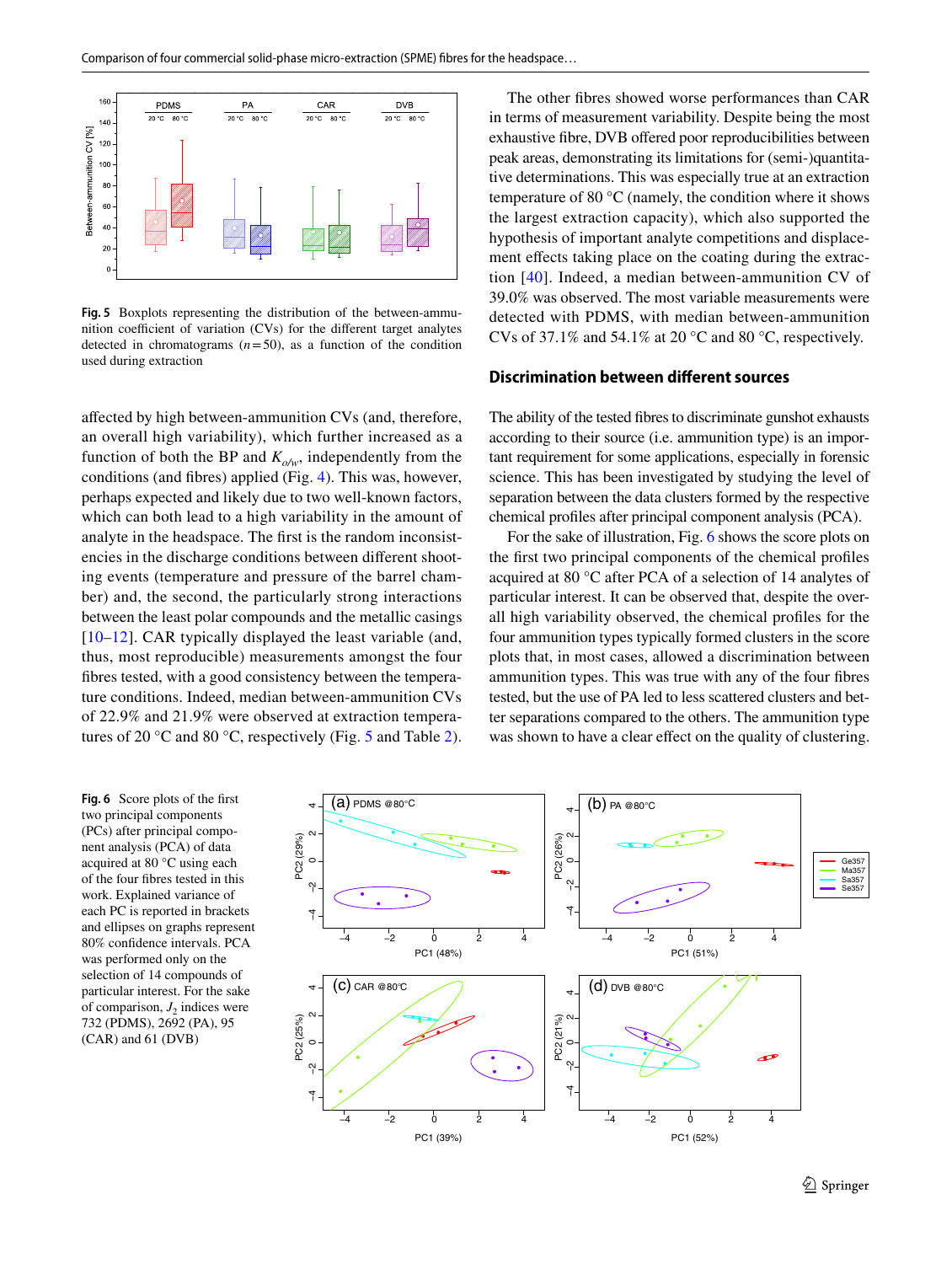

<span id="page-9-0"></span>**Fig. 7** Boxplots representing the distribution of the  $J_2$  indices determined after principal component analysis of diferent subsets of target compounds  $(n=6476)$ , as a function of the condition used during extraction

Ge357, indeed, provided the least scattered clusters in PCA score plots compared to the other ammunition types, whilst the inverse was true for Ma357, which typically showed the largest dispersions between its replicate analyses.

Cluster separation in PCA score plots on the frst two principal components was further investigated using the  $J_2$ criterion, which is based on the determination of a quantitative metric (i.e. the  $J_2$  index) to objectively compare the within- and between-source scatters [\[36](#page-10-23)]. Previous literature proved that the actual separation between clusters (i.e. ammunition types) depends on the chemical features (i.e. analytes) included in the chemical profles. Hence, a resampling strategy was adopted, in order to test diferent selections of compounds. This analysis confrmed that PA generally led to the largest  $J_2$  indices and, therefore, to the best discrimination between gunshot exhausts from diferent sources, especially when in combination with an extraction temperature of 80 °C (Fig. [7](#page-9-0) and Table [2\)](#page-7-1). Indeed, median  $J_2$  indices of 204 and 321 were observed at 20 and 80  $^{\circ}$ C, respectively, which also supported its particular suitability for implementation in profling approaches. CAR and PDMS did not allow the same degree of between-source discrimination as PA, but acceptable cluster separations were still observed when used at specifc temperature conditions, i.e. 20 and 80 °C, respectively. At these conditions, median  $J_2$  indices of 212 and 115 were observed. In particular, the general low reproducibility observed with PDMS did not seem to largely afect its ability for between-source discrimination. DVB, on the contrary, showed the poorest discrimination performances, despite being the most exhaustive in terms of extraction recoveries.

These fndings indicated that the actual discrimination power obtained with a specifc fbre is not strictly related to its extraction recoveries and exhaustiveness, but it is likely the consequence of a complex interaction between them and a number of other variables (including reproducibility). Therefore, it is a characteristic that needs, preferentially, to be assessed by empirical evaluation.

### **Conclusion**

In this work, four diferent commercial SPME fbres were compared for their abilities to characterise and profle gunshot exhausts in spent cartridge casings from four diferent ammunition types via their headspace, as well as discriminate them according to their chemical profles. Coatings included 100 μm polydimethylsiloxane (PDMS), 85 μm polyacrylate (PA), 65 μm polydimethylsiloxane/divinylbenzene (DVB) and 85 μm carboxen/polydimethylsiloxane (CAR).

Results showed that 120 analytes could be extracted across the diferent tested cartridges, but diferent fbres also presented distinct performances with respect to the number, type and amount of extracted compounds. In this regard, DVB proved to be the most exhaustive amongst the tested fbres, especially when used at high extraction temperatures. This was deemed particularly helpful for integration in multiresidue methods. The variability between measurements observed with this fbre, however, was generally high, making it more appropriate for characterisation purposes and/ or the qualitative determination of specifc compounds of interest that could not be detected with the other fbres. PA was the most suitable for broad-scope applications, due to the fact that it allowed (at least on the cartridges tested in this work) the simultaneous recovery of a large number of compounds with large uptakes, good reproducibilities and a high degree of discrimination between gunshot exhausts released from diferent sources to be obtained. Together, these characteristics make this fbre a good candidate for different kinds of profling applications requiring qualitative or (semi-)quantitative assessments, such as time-since-discharge estimation and/or residue association. CAR was found to be particularly efficient for the analysis of compounds with low boiling points and high polarities, thus making it a preferential alternative to PA for the targeted analysis of this specifc group of compounds. Finally, PDMS did not show any particular advantage compared to the other fbres tested.

As a conclusion, headspace SPME proved to be a valid alternative to other high-capacity and/or more exhaustive sampling approaches for the characterisation and profling of gunshot exhausts, whilst also being simpler, less invasive and less time consuming. This is true, however, provided that the most appropriate fbre is selected depending on the specific application. This work offers useful data in this respect, making it a valuable starting point to drive the development of next-generation methods in the health, environmental and forensic science felds.

**Supplementary Information** The online version contains supplementary material available at<https://doi.org/10.1007/s00216-022-04129-w>.

**Acknowledgements** This work has been partially supported by the Swiss National Science Foundation (Grant no. PP00P1\_123358).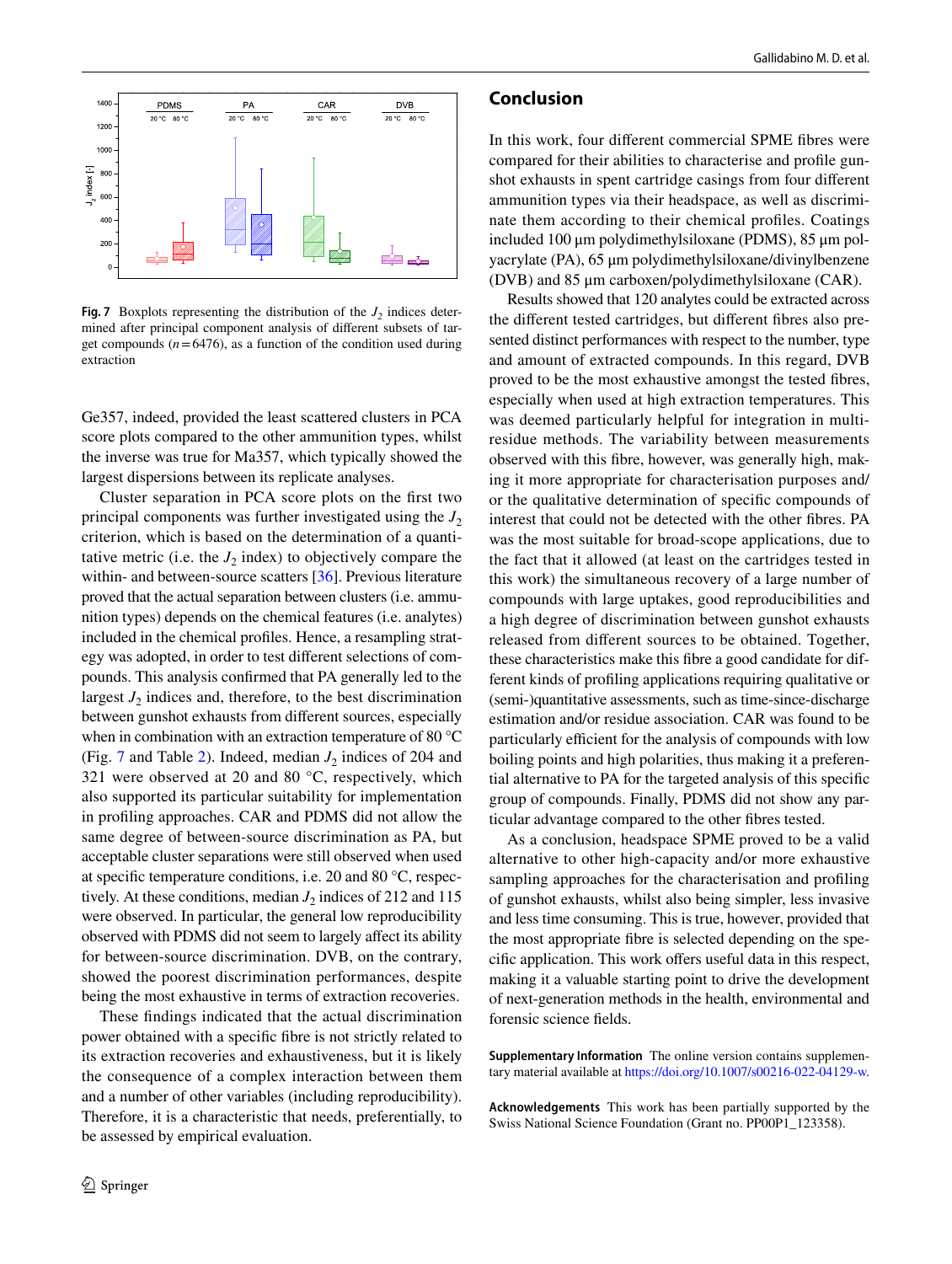#### **Declarations**

**Conflict of interest** The authors declare no competing interests.

**Open Access** This article is licensed under a Creative Commons Attribution 4.0 International License, which permits use, sharing, adaptation, distribution and reproduction in any medium or format, as long as you give appropriate credit to the original author(s) and the source, provide a link to the Creative Commons licence, and indicate if changes were made. The images or other third party material in this article are included in the article's Creative Commons licence, unless indicated otherwise in a credit line to the material. If material is not included in the article's Creative Commons licence and your intended use is not permitted by statutory regulation or exceeds the permitted use, you will need to obtain permission directly from the copyright holder. To view a copy of this licence, visit <http://creativecommons.org/licenses/by/4.0/>.

# **References**

- <span id="page-10-0"></span>1. Small Arms Survey. Estimating global civilian-held frearms numbers. Cambridge: Cambridge University Press; 2018.
- <span id="page-10-1"></span>2. Kirchner DB, Gaydos JC, Battigelli MC. Combustion products of propellants and ammunition. In: Deeter DP, Gaydos JC, editors. Occupational health: the soldier and the industrial base. U.S. Department of the Army, Washington: Office of the Surgeon General; 1993. p. 359–96.
- <span id="page-10-2"></span>3. Black E, Smith SC, Roper C. Advances and limitations in the determination and assessment of gunshot residue in the environment. Ecotox Environ Safe. 2021;208:111689.
- <span id="page-10-3"></span>4. Romolo FS, Margot P. Identifcation of gunshot residue: a critical review. Forensic Sci Int. 2001;119:195–211.
- <span id="page-10-4"></span>5. Chang KH, Jayaprakash PT, Yew CH, Abdullah AFL. Gunshot residue analysis and its evidential values: a review. Aus J Forensic Sci. 2013;45(1):3–23.
- <span id="page-10-5"></span>6. Gallidabino MD, Barron LP, Weyermann C, Romolo FS. Quantitative profle–profle relationship (QPPR) modelling: a novel machine learning approach to predict and associate chemical characteristics of unspent ammunition from gunshot residue (GSR). Analyst. 2019;144(4):1128–39.
- <span id="page-10-6"></span>7. Gallidabino MD, Weyermann C. Time since last discharge of frearms and spent ammunition elements: state of the art and perspectives. Forensic Sci Int. 2020;311:110290.
- 8. Dalby O, Butler D, Birkett JW. Analysis of gunshot residue and associated materials - a review. J Forensic Sci. 2010;55(4):924–43.
- <span id="page-10-7"></span>9. Wallace JS. Chemical analysis of frearms, ammunition, and gunshot residue. Boca Raton: CRC Press; 2008.
- <span id="page-10-8"></span>10. Gallidabino M, Romolo FS, Bylenga K, Weyermann C. Development of a novel headspace sorptive extraction method to study the aging of volatile compounds in spent handgun cartridges. Anal Chem. 2014;86(9):4471–8.
- <span id="page-10-18"></span>11. Gallidabino M, Romolo FS, Weyermann C. Characterization of volatile organic gunshot residues in fred handgun cartridges by headspace sorptive extraction. Anal Bioanal Chem. 2015;407:7123–34.
- <span id="page-10-27"></span>12. Gallidabino M, Romolo FS, Weyermann C. Time since discharge of 9mm cartridges by headspace analysis, part 1: comprehensive optimisation and validation of a headspace sorptive extraction (HSSE) method. Forensic Sci Int. 2017;272:159–70.
- <span id="page-10-22"></span>13. Gallidabino M, Romolo FS, Weyermann C. Time since discharge of 9mm cartridges by headspace analysis, part 2: ageing study and estimation of the time since discharge using multivariate regression. Forensic Sci Int. 2017;272:171–83.
- <span id="page-10-24"></span>14. Ase P, Eisenberg W, Gordon S, Taylor K, Snelson A. Propellant combustion product analyses on an M16 rife and a 105mm caliber gun. J Environ Sci Heal A. 1985;20(3):337–68.
- <span id="page-10-9"></span>15. Cropek DM, Kemme PA, Day JM, Cochran J. Use of pyrolysis GC/MS for predicting emission byproducts from the incineration of double-base propellant. Environ Sci Tech. 2002;36:4346–51.
- <span id="page-10-10"></span>16. Pawliszyn J, Lord H, editors. Handbook of sample preparation. Hoboken: John Wiley & Sons; 2010.
- <span id="page-10-11"></span>17. Andrasko J. Characterization of smokeless powder fakes from fred cartridge cases and from discharge patterns on clothing. J Forensic Sci. 1992;37(4):1030–47.
- 18. Andrasko J, Norberg T, Stahling S. Time since discharge of shotguns. J Forensic Sci. 1998;43(5):1005–15.
- 19. Andrasko J, Stahling S. Time since discharge of spent cartridges. J Forensic Sci. 1999;44(3):487–95.
- 20. Andrasko J, Stahling S. Time since discharge of rifes. J Forensic Sci. 2000;45(6):1250–5.
- <span id="page-10-12"></span>21. Andrasko J, Stahling S. Time since discharge of pistols and revolvers. J Forensic Sci. 2003;48(2):307–11.
- <span id="page-10-13"></span>22. Chang KH, Yew CH, Abdullah AFL. Study of the behaviors of gunshot residues from spent cartridges by headspace solid-phase microextractiongas chromatographic techniques. J Forensic Sci. 2015;60(4):869–77.
- 23. Persin B, Touron P, Mille F, Bernier G, Subercazes T. Évaluation de la date d'un tir. Can Soc Forensic Sci J. 2007;40(2):65–85.
- 24. Wilson JD, Tebow JD, Moline KW. Time since discharge of shotgun shells. J Forensic Sci. 2003;48(6):1298–301.
- 25. Weyermann C, Belaud V, Riva F, Romolo FS. Analysis of organic volatile residues in 9mm spent cartridges. Forensic Sci Int. 2009;186:29–35.
- <span id="page-10-14"></span>26. Goudsmits E, Blakey LS, Chana K, Sharples GP, Birkett JW. The analysis of organic and inorganic gunshot residue from a single sample. Forensic Sci Int. 2019;299:168–73.
- <span id="page-10-15"></span>27. Bicchi C, Drigo S, Rubiolo P. Infuence of fbre coating in headspace solid-phase microextraction - gas chromatographic analysis of aromatic and medicinal plants. J Chromatogr A. 2000;892:469–85.
- 28. Kim S-J, Lee J-Y, Choi Y-S, Sun J-M, Jang H-W. Comparison of diferent types of SPME arrow sorbents to analyze volatile compoiunds in Cirisium setidens Nakai. Foods. 2020;9:785.
- 29. Dalby O, Birkett JW. The evaluation of solid phase micro-extraction fbre types for the analysis of organic components in unburned propellant powders. J Chromatogr A. 2010;1217:7183–8.
- 30. Demyttenaere JCR, Dagher C, Sandra P, Kallithraka S, Verhé R, De Kimpe N. Flavour analysis of Greek white wine by solid-phase microextraction–capillary gas chromatography–mass spectrometry. J Chromatogr A. 2003;985:233–46.
- <span id="page-10-16"></span>31. Demyttenaere JCR, Morina RM, De Kimpe N, Sandra P. Use of headspace solid-phase microextraction and headspace sorptive extraction for the detection of the volatile metabolites produced by toxigenic Fusarium species. J Chromatogr A. 2004;1027:147–54.
- <span id="page-10-17"></span>32. Romolo FS (2004) Organic gunshot residue from lead-free ammunition. Ph.D. thesis, University of Lausanne, Lausanne, Switzerland.
- <span id="page-10-19"></span>33. Risticevic S, Pawliszyn J. Solid-phase microextraction in targeted and nontargeted analysis: displacement and desorption efects. Anal Chem. 2013;85(19):8987–95.
- <span id="page-10-20"></span>34. Commission of the European Communities. Commission decision of 12th August 2002 implementing council directive 96/23/ EC concerning the performance of analytical methods and the interpretation of results. Off J Eur Communities. 2002;221:8-36.
- <span id="page-10-21"></span>35. Miller JN, Miller JC. Statistics and chemometrics for analytical chemistry. 5th ed. Harlow: Pearson Education Limited; 2005.
- <span id="page-10-23"></span>36. Anderson PE, Reo NV, DelRaso NJ, Doom TE, Raymer ML. Gaussian binning: a new kernel-based method for processing NMR spectroscopic data for metabolomics. Metabolomics. 2008;4:261–72.
- <span id="page-10-25"></span>37. Ravindra K, Sokhi R, Van Grieken R. Atmospheric polycyclic aromatic hydrocarbons: source attribution, emission factors and regulation. Atmos Environ. 2008;42:2895–921.
- <span id="page-10-26"></span>38. Richter H, Howard JB. Formation of polycyclic aromatic hydrocarbons and their growth to soot: a review of chemical reaction pathways. Prog Energ Combust. 2000;26:565–608.